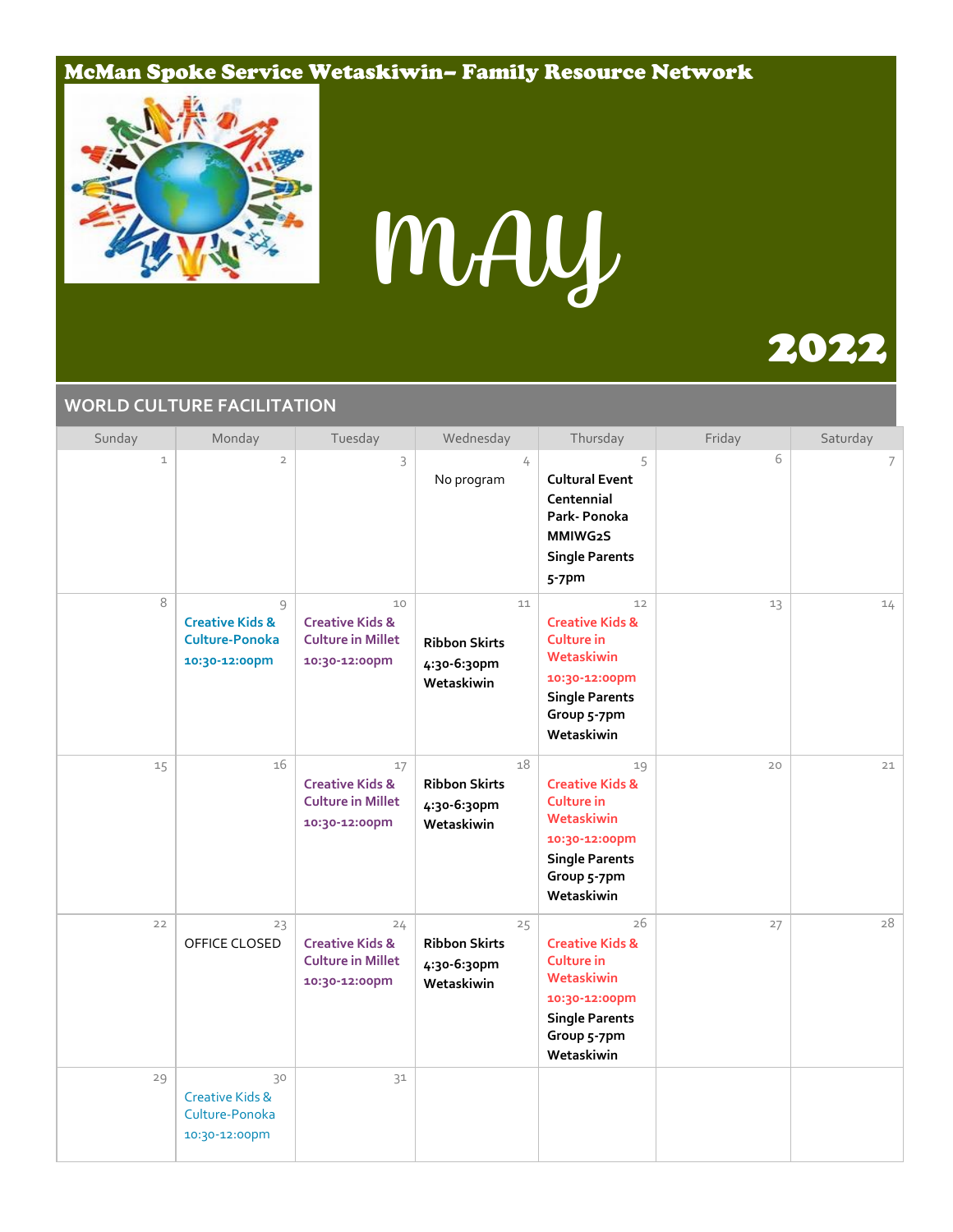McMan Spoke Service– Wetaskiwin 4415A 49th Street, Wetaskiwin Chantel.lindsey@mcmancentral.ca 780-352-1142

### TO REGISTER (OR MORE INFORMATION): Chantel.lindsey@mcmancentral.ca

#### 780-352-1142

Creative Kids & Culture: Let the kiddos play. Culture theme for the month activities. Ages 0 - 6 older sibling's welcome.

Ribbon Skirts: Ages 13-17, Come and learn how to make a traditional ribbon skirt.

Single Parents Support Group: Meet Thursdays starting April 21,2022 5pm-7pm.

Bring your children for activities while parents meet.

Wetaskiwin– McMan Office 4415 A 49 Street

Rimbey– Blindman Youth Action Center 4907 49th Street

Millet– Town of Millet (the old school in the gym)

Ponoka– Hudson Green Community Activity Center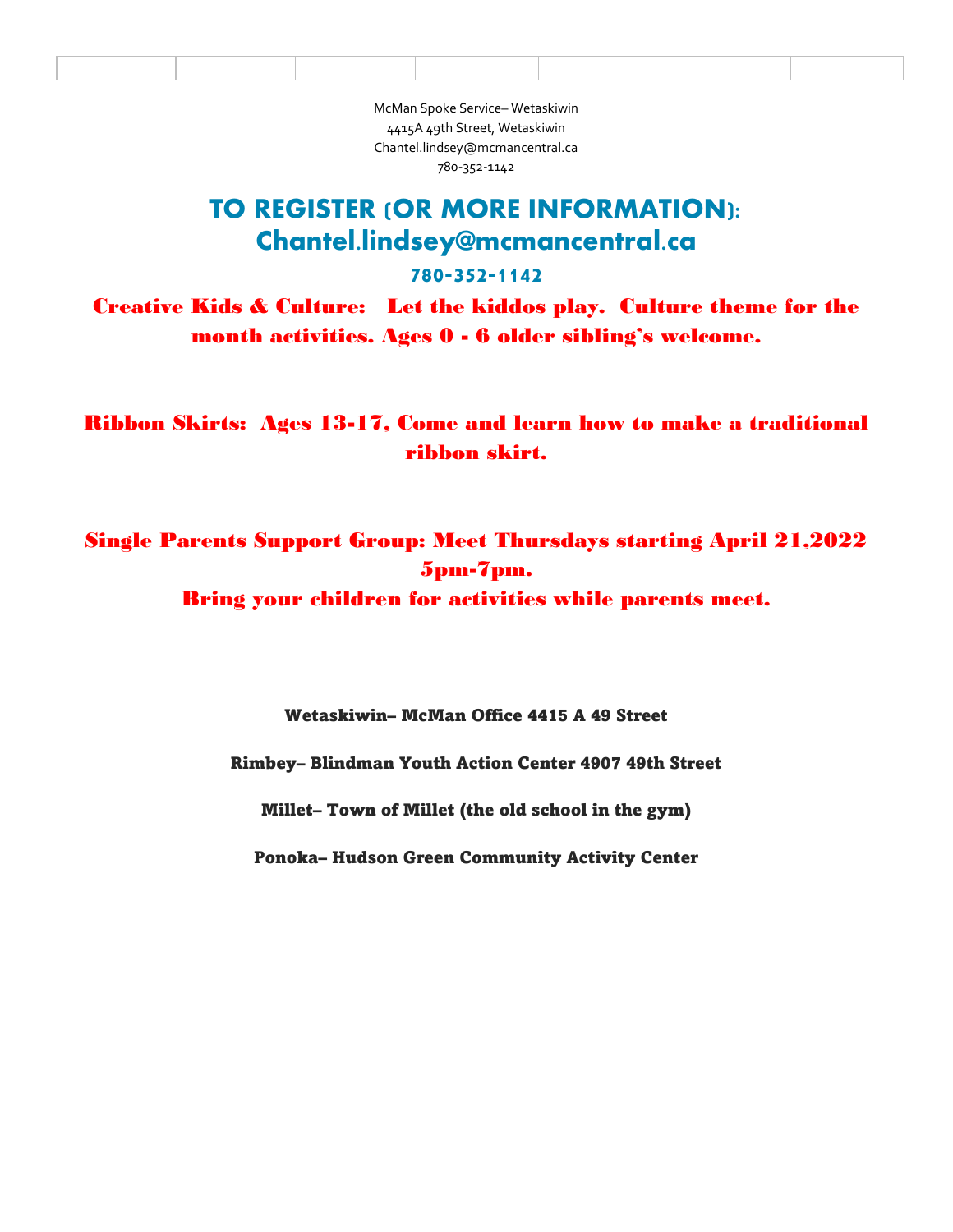| <u> McMan Spoke Service Wetaskiwin– Family Resource</u><br>Network |                                                                                                                   |                                                                                                  |                                                                                                      |                                                                                                                                  |                                                                                                         |                                                                        |
|--------------------------------------------------------------------|-------------------------------------------------------------------------------------------------------------------|--------------------------------------------------------------------------------------------------|------------------------------------------------------------------------------------------------------|----------------------------------------------------------------------------------------------------------------------------------|---------------------------------------------------------------------------------------------------------|------------------------------------------------------------------------|
|                                                                    |                                                                                                                   |                                                                                                  |                                                                                                      |                                                                                                                                  |                                                                                                         | <b>McMan</b>                                                           |
|                                                                    |                                                                                                                   |                                                                                                  |                                                                                                      |                                                                                                                                  |                                                                                                         |                                                                        |
| Sun                                                                | Mon                                                                                                               | Tue                                                                                              | Wed                                                                                                  | Thu                                                                                                                              | Fri                                                                                                     | Sat                                                                    |
|                                                                    | McMan Spoke Service-Wetaskiwin<br>4415A 49th Street, Wetaskiwin<br>Barbara.Docken@mcmancentral.ca<br>780-360-4124 |                                                                                                  |                                                                                                      |                                                                                                                                  |                                                                                                         |                                                                        |
| $\mathbf{1}$                                                       | $\overline{2}$<br>Millet<br>Learn & Play<br>10:30am 12:00pm<br><b>Lil Chefs Millet</b><br>3:30pm-5:00pm           | 3<br>Ponoka<br>Learn & Play<br>10:30am-12:00pm                                                   | $\overline{4}$<br><b>STAFF DAY</b>                                                                   | 5<br><b>Blindman</b><br><b>River Hall</b><br>10:00am-12:00pm                                                                     | 6<br>-Wetaskiwin<br>Learn & Play<br>10:30am-12:00pm<br>-Wetaskiwin<br><b>Lil Chefs</b><br>3:30pm-5:00pm | 7                                                                      |
| 8<br><b>Happy</b><br>Mother's<br>Day                               | 9<br>Millet<br>Learn & Play<br>10:30am-<br>12:00pm<br><b>Lil Chefs Millet</b><br>3:30pm-5:00pm                    | 10<br>Ponoka<br>Learn & Play<br>10:30am-12:00pm                                                  | 11<br><b>Rimbey</b><br>Learn & Play<br>10:30am - 12:00pm<br><b>Rimbey Lil Chefs</b><br>3:30pm-5:00pm | Ponoka<br>$12 \overline{ }$<br>Mani Pedi Spa<br>5:00pm -6:30pm<br><b>Single Parents</b><br><b>Support Group</b><br>5:00pm-7:00pm | 13<br>Wetaskiwin<br>Learn & Play<br>10:30am-12:00pm<br>Wetaskiwin<br>Lil Chefs 3:30pm-<br>5:00pm        | 14                                                                     |
| 15                                                                 | 16<br><b>Millet</b><br>Learn & Play<br>10:30am-12:00pm<br>The Do<br><b>Good Crew</b><br>3:30-5:00pm               | 17<br>Ponoka<br>Learn & Play<br>10:30am-12:00pm                                                  | 18<br><b>Rimbey</b><br>Learn & Play<br>10:30am-12:00pm<br>Rimbey<br>Mani Pedi Spa<br>4:30pm--6:00pm  | 19<br><b>Blindman</b><br><b>River Hall</b><br>10:00am-12:00pm<br><b>Single Parents</b><br><b>Support Group</b><br>5:00pm-7:00pm  | 20<br>Wetaskiwin<br>Learn & Play<br>10:30am-12:00pm<br>The Do Good Crew<br>3:30pm-5:00pm                | 21                                                                     |
| 22                                                                 | 23<br><b>Victoria</b><br><b>Day</b>                                                                               | 24<br>Ponoka<br>Learn & Play<br>10:30am-12:00pm<br>The Do<br><b>Good Crew</b><br>3:30pm - 5:00pm | 25<br><b>Rimbey</b><br>Learn & Play<br>10:30am-12:00pm<br>The Do Good Crew<br>3:30pm-5:00pm          | 26<br><b>STAFF DAY</b><br><b>Single Parents</b><br><b>Support Group</b><br>5:00pm-7:00pm                                         | 27<br>Wetaskiwin<br>Learn & Play<br>10:30am-12:00pm<br>Wetaskiwin<br><b>Lil Chefs</b><br>3:30-5:00pm    | 28<br>Wetaskiwin<br>Dad & Me<br><b>BBQ</b><br>$11:00am -$<br>$1:00$ pm |
| 29                                                                 | 30<br>Millet<br>Learn & Play<br>10:30am-12:00pm<br>-Millet Lil Chefs<br>3:30pm-5:00pm                             | 31<br>Ponoka<br><b>Learn &amp; Play</b><br>10:30am-12:00pm                                       |                                                                                                      |                                                                                                                                  |                                                                                                         |                                                                        |